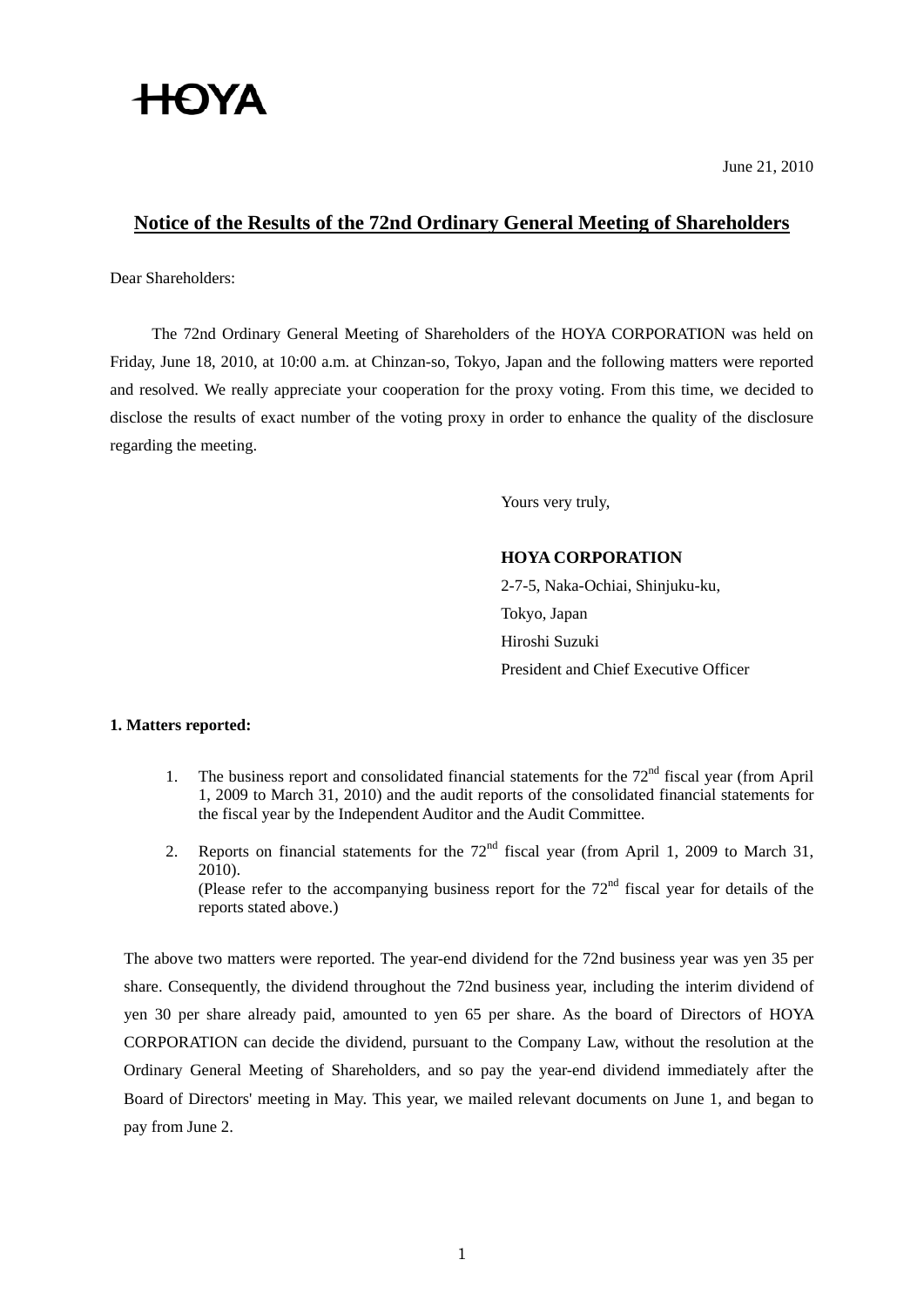#### **2. Matters resolved:**

Matters proposed by the Company (Propositions No. 1 and No. 2)

**Proposition No.1 :** Election of 8 Directors.

The proposition was approved in its original form.

 Messrs. Takeo Shiina, Yuzaburo Mogi, Eiko Kono, Yukiharu Kodama, Itaru Koeda, Hiroshi Suzuki, Hiroshi Hamada, and Kenji Ema were re-elected and they inaugurated as Directors.

**Proposition No.2** : Issuance of stock acquisition rights as stock options

The proposition was approved in its original form.

It was approved that the Company issues stock acquisition rights, not exceeding 5,000 rights (equivalent to 2,000,000 shares to be issued upon exercise), to its employees of the Company and the Directors and employees of its subsidiaries as stock options, and that authority for decisions on the detailed terms and conditions for stock acquisition rights is delegated to the Board of Directors.

Matters proposed by a shareholder (Propositions No. 3 to No. 17)

| <b>Proposition No. 3: Election of 9 Directors</b><br>Among the nine directorial candidates included in its original form, six of them (Mr.<br>Balamurali K. Ambati, Mr. Paul Ashton, Mr. Cardinal Warde, Mr. AkiraMizobuchi, Ms.<br>Motoko Hirotsu and Mr. Yohei Suda) were rejected. Three of them (Mr. Hiroshi Hamada,<br>Ms. Eiko Kono and Mr. Itaru Koeda), who are also included in the Company's<br>proposition No.1, were re-elected and they inaugurated as Directors. |  |  |  |  |  |  |  |  |
|--------------------------------------------------------------------------------------------------------------------------------------------------------------------------------------------------------------------------------------------------------------------------------------------------------------------------------------------------------------------------------------------------------------------------------------------------------------------------------|--|--|--|--|--|--|--|--|
| Proposition No. 4: Partial amendment to the Articles of Incorporation                                                                                                                                                                                                                                                                                                                                                                                                          |  |  |  |  |  |  |  |  |
| (Amendment to increase to 4,000 characters the amount of explanatory text permitted                                                                                                                                                                                                                                                                                                                                                                                            |  |  |  |  |  |  |  |  |
| for shareholder propositions)                                                                                                                                                                                                                                                                                                                                                                                                                                                  |  |  |  |  |  |  |  |  |
| Proposition No. 5: Partial amendment to the Articles of Incorporation                                                                                                                                                                                                                                                                                                                                                                                                          |  |  |  |  |  |  |  |  |
| (Secret ballot)                                                                                                                                                                                                                                                                                                                                                                                                                                                                |  |  |  |  |  |  |  |  |
| Proposition No. 6: Partial amendment to the Articles of Incorporation                                                                                                                                                                                                                                                                                                                                                                                                          |  |  |  |  |  |  |  |  |
| (Restriction on the number of corporate insiders' seats on the Board of Directors)                                                                                                                                                                                                                                                                                                                                                                                             |  |  |  |  |  |  |  |  |
| <b>Proposition No. 7: Partial amendment to the Articles of Incorporation</b>                                                                                                                                                                                                                                                                                                                                                                                                   |  |  |  |  |  |  |  |  |
| (Cumulative vote)                                                                                                                                                                                                                                                                                                                                                                                                                                                              |  |  |  |  |  |  |  |  |
| <b>Proposition No. 8: Partial amendment to the Articles of Incorporation</b>                                                                                                                                                                                                                                                                                                                                                                                                   |  |  |  |  |  |  |  |  |
| (Prohibition of interlocking directors)                                                                                                                                                                                                                                                                                                                                                                                                                                        |  |  |  |  |  |  |  |  |
| <b>Proposition No. 9: Partial amendment to the Articles of Incorporation</b>                                                                                                                                                                                                                                                                                                                                                                                                   |  |  |  |  |  |  |  |  |
| (Restriction on the number of positions assumed by Outside Directors at other                                                                                                                                                                                                                                                                                                                                                                                                  |  |  |  |  |  |  |  |  |
| companies)                                                                                                                                                                                                                                                                                                                                                                                                                                                                     |  |  |  |  |  |  |  |  |
| Proposition No. 10: Partial amendment to the Articles of Incorporation                                                                                                                                                                                                                                                                                                                                                                                                         |  |  |  |  |  |  |  |  |
| (Restriction to 10 of the number of times that an Outside Director may be reappointed)                                                                                                                                                                                                                                                                                                                                                                                         |  |  |  |  |  |  |  |  |
| <b>Proposition No. 11:</b> Partial amendment to the Articles of Incorporation                                                                                                                                                                                                                                                                                                                                                                                                  |  |  |  |  |  |  |  |  |
| (Disclosure of remuneration to directors who have resigned)<br><b>Proposition No. 12: Partial amendment to the Articles of Incorporation</b>                                                                                                                                                                                                                                                                                                                                   |  |  |  |  |  |  |  |  |
| (Obligation to hold meetings not involving Executive Officers)                                                                                                                                                                                                                                                                                                                                                                                                                 |  |  |  |  |  |  |  |  |
| <b>Proposition No. 13: Partial amendment to the Articles of Incorporation</b>                                                                                                                                                                                                                                                                                                                                                                                                  |  |  |  |  |  |  |  |  |
| (Obligation to create guidelines defining Independent Directors)                                                                                                                                                                                                                                                                                                                                                                                                               |  |  |  |  |  |  |  |  |
| <b>Proposition No. 14: Partial amendment to the Articles of Incorporation</b>                                                                                                                                                                                                                                                                                                                                                                                                  |  |  |  |  |  |  |  |  |
| (Individual disclosure of remuneration)                                                                                                                                                                                                                                                                                                                                                                                                                                        |  |  |  |  |  |  |  |  |
| <b>Proposition No. 15: Partial amendment to the Articles of Incorporation</b>                                                                                                                                                                                                                                                                                                                                                                                                  |  |  |  |  |  |  |  |  |
| (Disclosure of positions held at public-interest corporations)                                                                                                                                                                                                                                                                                                                                                                                                                 |  |  |  |  |  |  |  |  |
| Proposition No. 16: Partial amendment to the Articles of Incorporation                                                                                                                                                                                                                                                                                                                                                                                                         |  |  |  |  |  |  |  |  |
| (Prior notice and disclosure of sales of shares by directors and their families)                                                                                                                                                                                                                                                                                                                                                                                               |  |  |  |  |  |  |  |  |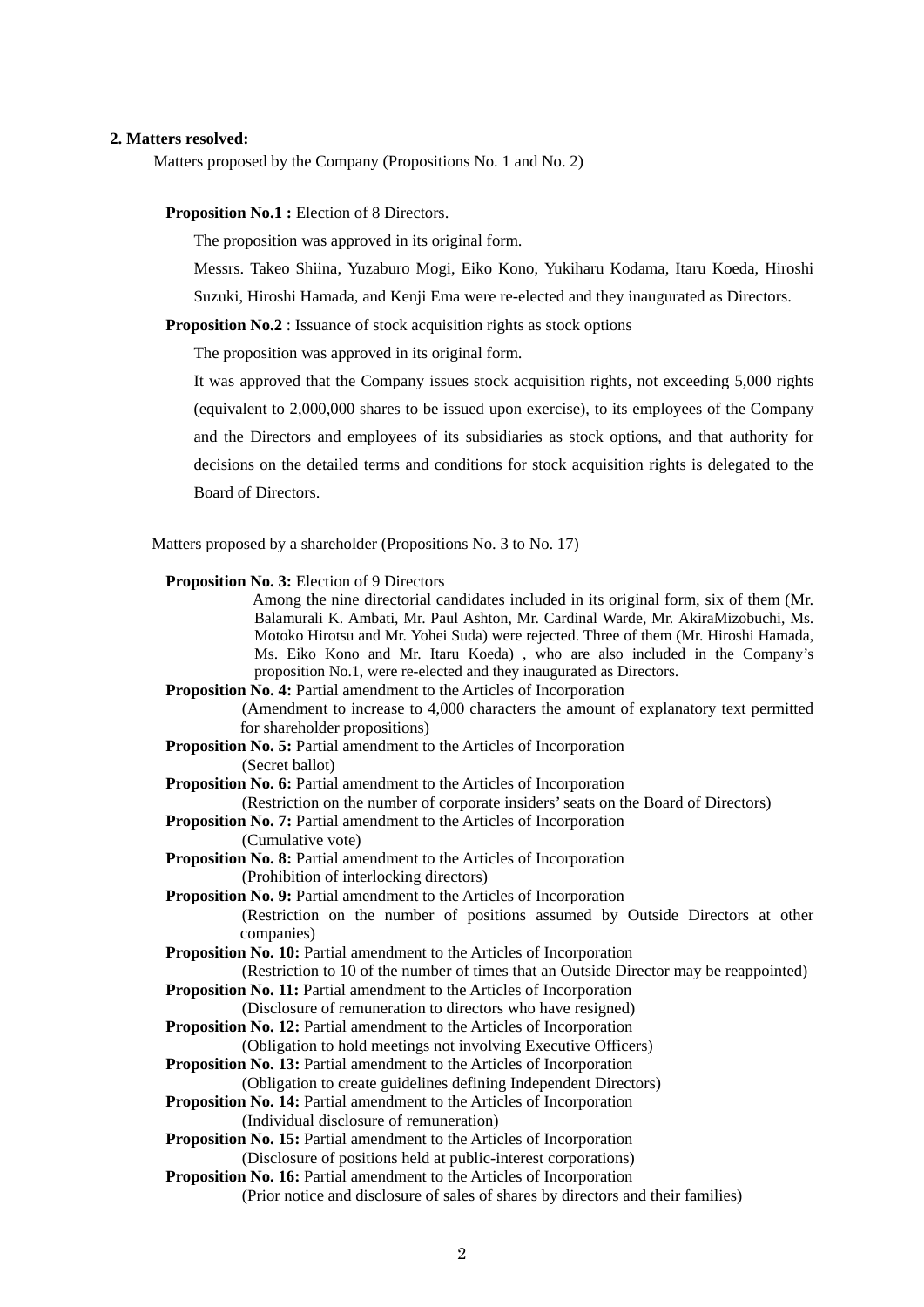#### **Proposition No. 17:** Partial amendment to the Articles of Incorporation (Prohibition of hedging by stock option holders)

Each of the above 14 propositions was rejected.

\* Propositions No. 3 to No. 17 are proposals made by one of our shareholders (number of voting rights: 380).

#### **3. Results of Voting:**

Matters proposed by the Company (Propositions No. 1 and No. 2)

| <b>Proposition</b>      | <b>FOR</b>  | <b>AGAINST</b> | <b>ABSTAIN</b> | Rate of<br><b>APPROVAL</b><br>(% ) | <b>RESULTS</b> |
|-------------------------|-------------|----------------|----------------|------------------------------------|----------------|
| <b>Proposition No.1</b> |             |                |                |                                    |                |
| Takeo Shiina            | 3, 244, 610 | 70,992         | 4,636          | 95.06%                             | Approved       |
| Yuzaburo Mogi           | 3, 226, 468 | 89, 135        | 4,636          | 94.53%                             | Approved       |
| Eiko Kono               | 3, 237, 465 | 78, 138        | 4,636          | 94.85%                             | Approved       |
| Yukiharu Kodama         | 3, 299, 707 | 15,896         | 4,636          | 96.68%                             | Approved       |
| Itaru Koeda             | 3, 301, 689 | 13,914         | 4,636          | 96, 74%                            | Approved       |
| Hiroshi Suzuki          | 3, 301, 302 | 10, 177        | 8,760          | 96.72%                             | Approved       |
| Hiroshi Hamada          | 3, 301, 610 | 9,869          | 8,760          | 96.73%                             | Approved       |
| Kenji Ema               | 3, 301, 519 | 9,960          | 8,760          | 96.73%                             | Approved       |
| <b>Proposition No.2</b> | 3, 339, 282 | 54,841         | 1,681          | 97.84%                             | Approved       |

(Note) 1. Requirements for passage of the propositions are as follows:

- ・Proposition No.1: Attendance of shareholders who hold at least one-third of voting rights of shareholders eligible to exercise voting rights, and approval by the majority of the shareholders in attendance
- ・Proposition No.2: Attendance of shareholders who hold at least one-third of voting rights of shareholders eligible to exercise voting rights, and approval by at least two-thirds of the shareholders in attendance。
- 2.The requirements for passage of the resolutions have been met as a result of aggregating the number of voting rights indicating approval or rejection exercised in advance on or before the day prior to the day of this general meeting of shareholders and the voting rights of certain shareholders who attended the meeting and whose intention to approve or reject the propositions have been confirmed, and the resolutions were thereby enacted lawfully under the Companies Act. Therefore, the results of the exercise of voting rights by shareholders who attended the meeting but whose intention to approve or reject the proposition or to abstain from the votes cannot be confirmed are not included in the count.
- 3.The number of voting rights of shareholders who attended the meeting of shareholders (including voting rights exercised in advance and voting rights of those who attended the meeting [including the voting rights of shareholders who left the meeting before it ended]) was 3,412,906, and the rate of approval is the ratio to the number of voting rights of shareholders who attended the meeting.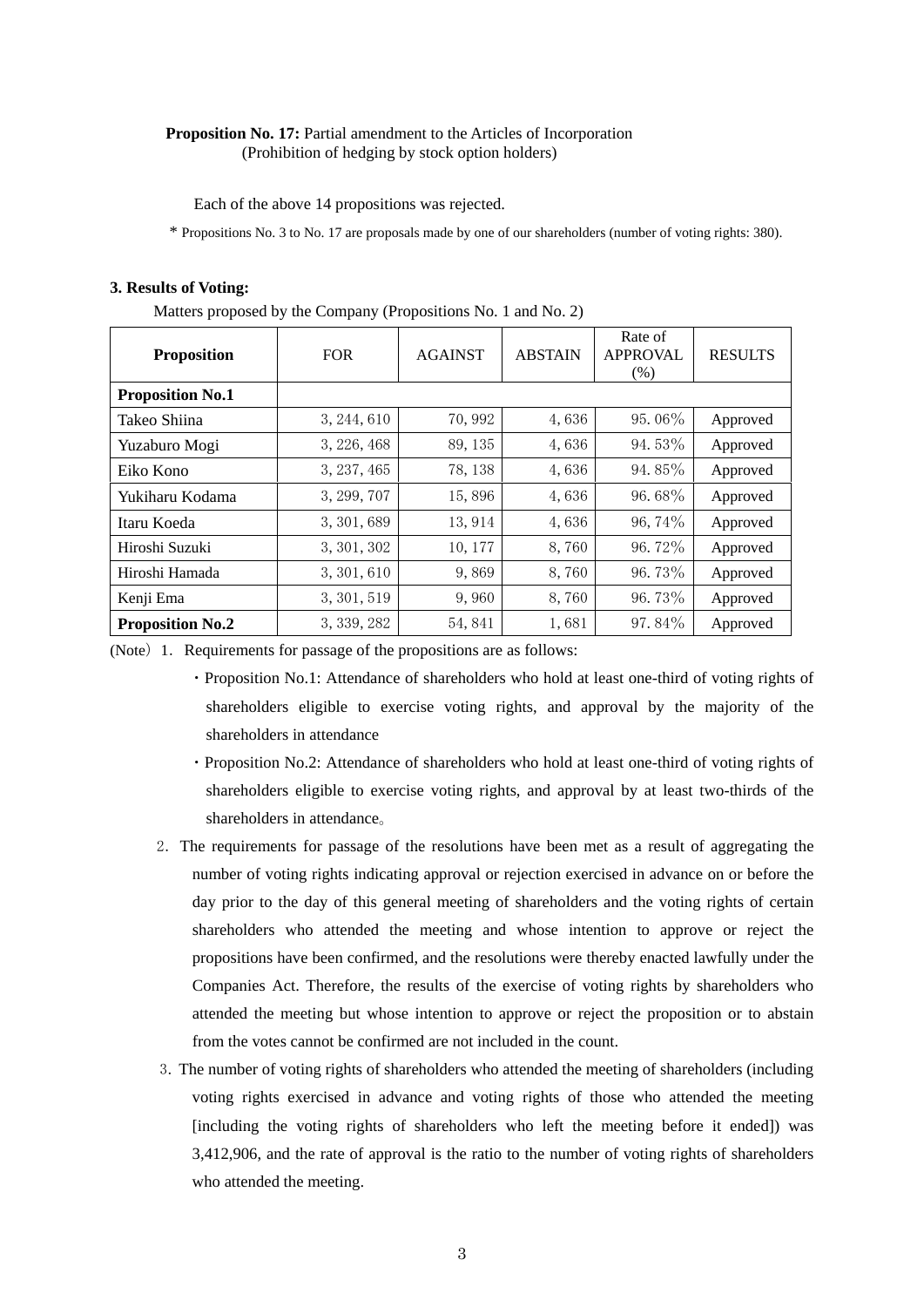4.In calculating the rate of approval, the number of voting rights exercised in advance and indicating intentions that were deemed invalid is also included in the number of voting rights of attending shareholders.

| <b>Proposition</b>        | <b>FOR</b>                          | <b>AGAINST</b> | <b>ABSTAIN</b> | Rate of<br><b>APPROVAL</b><br>$(\%)$ | <b>RESULTS</b> |  |  |
|---------------------------|-------------------------------------|----------------|----------------|--------------------------------------|----------------|--|--|
| <b>Proposition No. 3</b>  |                                     |                |                |                                      |                |  |  |
| Balamurali K. Ambati      | 3,054                               | 3, 247, 372    | 10, 126        | $0.08\%$                             | Rejected       |  |  |
| Paul Ashton               | 2,898                               | 3, 247, 528    | 10, 126        | $0.08\%$                             | Rejected       |  |  |
| Cardinal Warde            | 3,773                               | 3, 246, 653    | 10, 126        | $0.11\%$                             | Rejected       |  |  |
| Akira Mizobuchi           | 14,908                              | 3, 235, 518    | 10, 126        | 0.43%                                | Rejected       |  |  |
| Motoko Hirotsu            | 16,799                              | 3, 233, 627    | 10, 126        | $0.49\%$                             | Rejected       |  |  |
| Yohei Suda                | 15,603                              | 3, 234, 823    | 10, 126        | 0.45%                                | Rejected       |  |  |
| Hiroshi Hamada            | See the results of Proposition No.1 |                |                |                                      |                |  |  |
| Eiko Kono                 | Same as above                       |                |                |                                      |                |  |  |
| Itaru Koeda               | Same as above                       |                |                |                                      |                |  |  |
| <b>Proposition No. 4</b>  | 1, 473, 913                         | 1,650,580      | 271, 170       | 43.18%                               | Rejected       |  |  |
| <b>Proposition No. 5</b>  | 214, 430                            | 2, 918, 755    | 262, 485       | $6.28\%$                             | Rejected       |  |  |
| Proposition No. 6         | 95, 178                             | 3,038,006      | 262, 485       | 2.78%                                | Rejected       |  |  |
| <b>Proposition No. 7</b>  | 269,087                             | 2,864,213      | 262, 358       | 7.88%                                | Rejected       |  |  |
| <b>Proposition No. 8</b>  | 133, 477                            | 2,999,698      | 262, 485       | $3.91\%$                             | Rejected       |  |  |
| <b>Proposition No. 9</b>  | 281,635                             | 2, 846, 594    | 267, 440       | $8.25\%$                             | Rejected       |  |  |
| <b>Proposition No. 10</b> | 276, 346                            | 2,852,572      | 266, 753       | 8.09%                                | Rejected       |  |  |
| <b>Proposition No. 11</b> | 402, 325                            | 2,730,831      | 262, 358       | 11.78%                               | Rejected       |  |  |
| <b>Proposition No. 12</b> | 1, 157, 971                         | 1,960,431      | 277, 251       | 33.92%                               | Rejected       |  |  |
| <b>Proposition No. 13</b> | 114, 291                            | 3, 014, 628    | 266, 753       | $3.34\%$                             | Rejected       |  |  |
| <b>Proposition No. 14</b> | 1, 548, 542                         | 1,584,773      | 262, 358       | 45.37%                               | Rejected       |  |  |
| Proposition No. 15        | 413, 116                            | 2, 716, 315    | 266, 234       | 12.10%                               | Rejected       |  |  |
| Proposition No. 16        | 869,680                             | 2, 254, 128    | 271,857        | 25.48%                               | Rejected       |  |  |
| <b>Proposition No. 17</b> | 875, 147                            | 2, 182, 655    | 337,882        | 25.64%                               | Rejected       |  |  |

Matters proposed by a shareholder (Propositions No. 3 to No. 17)

(Note) 1. Requirements for passage of the propositions are as follows:

- ・Proposition No.3: Attendance of shareholders who hold at least one-third of voting rights of shareholders eligible to exercise voting rights, and approval by the majority of the shareholders in attendance
- ・Proposition No.4 to No.17: Attendance of shareholders who hold at least one-third of voting rights of shareholders eligible to exercise voting rights, and approval by at least two-thirds of the shareholders in attendance
- 2.The requirements for passage of the resolutions have been met as a result of aggregating the number of voting rights indicating approval or rejection exercised in advance on or before the day prior to the day of this general meeting of shareholders and the voting rights of certain